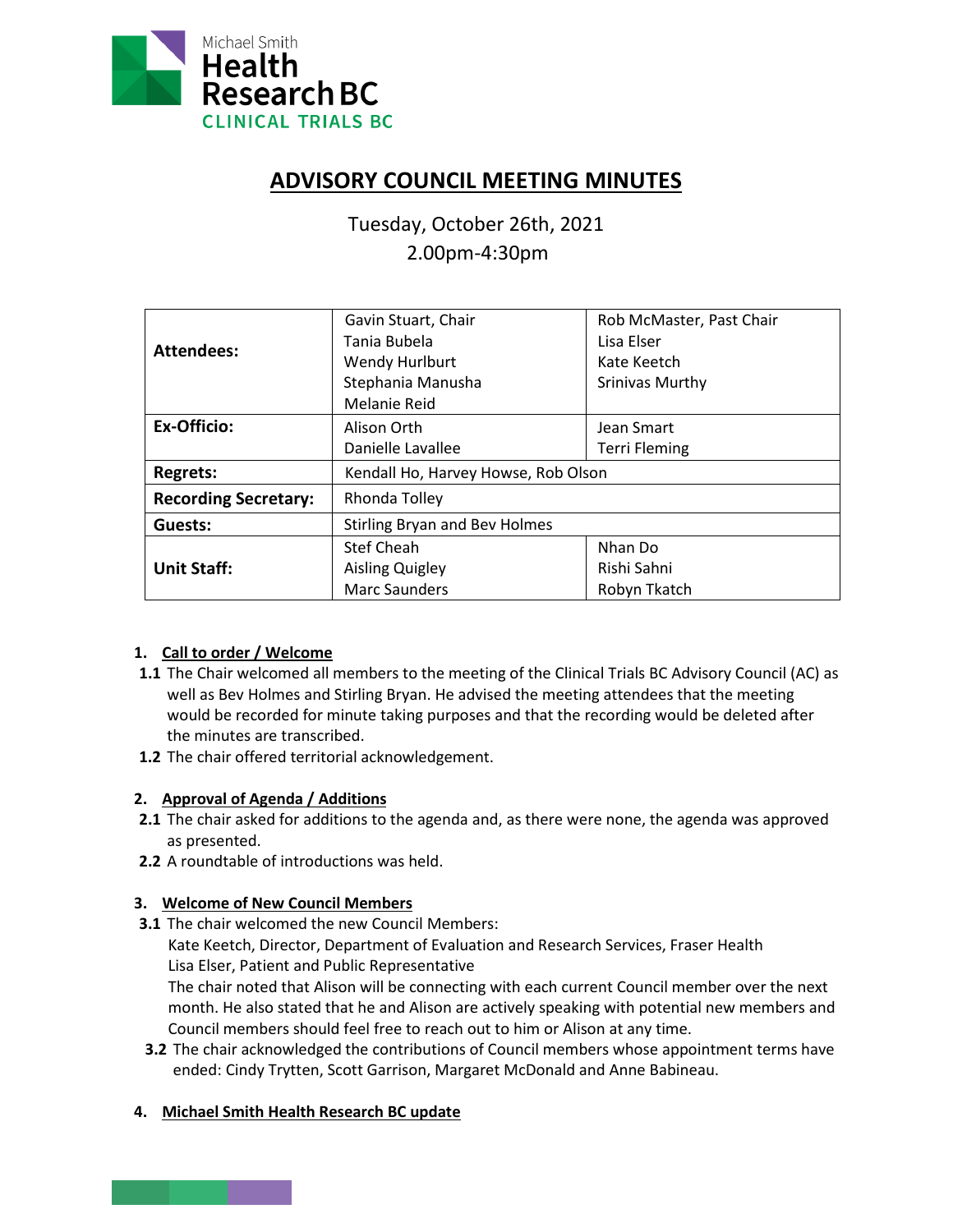

**4.1** Stirling thanked the Council for the opportunity for him and Bev to provide an update on the new organization, Michael Smith Health Research BC. The consolidation agreement of the single health research organization was signed off as of October  $1<sup>st</sup>$ . He informed the Council that Bev is the CEO and that he has taken on the role of Chief Scientific Officer. He assured members that the operating units, CTBC, REBC and the SU will be maintained and are integral to the new organization. He also let Council members know that advisory councils for all Units will be continued.

Bev also thanked the Council for time on the agenda and provided a quick overview of the purpose of consolidation to strengthen BC's health research system. She spoke to the transition Board of Directors, the diverse skills and experience and that the members do not speak on behalf of their organizations, regions, or stakeholder groups. Bev also informed the Council of the funding request that has been submitted to government. Congratulations from Council members were conveyed.

Bev and Stirling exited the meeting at 2:30 pm.

#### **5. CTMS Program update**

**5.1** Marc provided a PowerPoint presentation that included an update on the program, usage metrics and user feedback. He informed the Council that a security specialist has been contracted to perform annual reviews of the system and server security. The chair asked for comments or questions from council members. A good discussion on the current focus of increasing uptake and sustainability was held. It was suggested that a mandatory approach to CTMS at the health authority level would be supported. The effect of COVID-19 and Cerner on the implementation of CTMS was discussed and it was the general feeling that although the timing is impactful, the systems are felt to be different. Marc was advised to reach out to the membership for assistance. The chair thanked Marc for his thorough update.

#### **6. Health Canada Regulatory Modernization**

**6.1** Alison provided an update on the Health Canada consultation on the modernization of regulations. She informed the Council that Clinical Trials BC contributed a formal response paper (circulated with meeting package) focused on sections related to modelling, regulatory processes, harmonization, and alignment with an international policy on the conduct of clinical trials. CTBC also called for mandating public reporting of clinical trial results, including reporting to the clinical trial participants. Jean, Danielle, and Crystal were thanked for their input to the help formulate the response letter. As a follow up, it was suggested that the link of the summary of Health Canada's modernization of their clinical trial regulations as well as our Clinical Trials BC response to the recent open public consultation be circulated. A summary of the consultation feedback provided to Health Canada by diverse stakeholders. Tania reported that SFU is also going to respond to Health Canada's consultation and that their submission is currently circulating within their network. Their response covered some of the same areas and is synergistic. They too noted the lack of definitional transparency and clarity of decisions as well as data challenges.

#### **7. Immediate Impact of recent approval of ICH E8 – R1**

**7.1** Jean spoke to the approval of the ICH E8RI, the impact it will have and the response by CTBC. The changes include an educational update, patient participation requirements, and implementation of quality. CTBC's readiness and response includes bulletin and newsletter information articles. She reported that the special education series targets on new topics of quality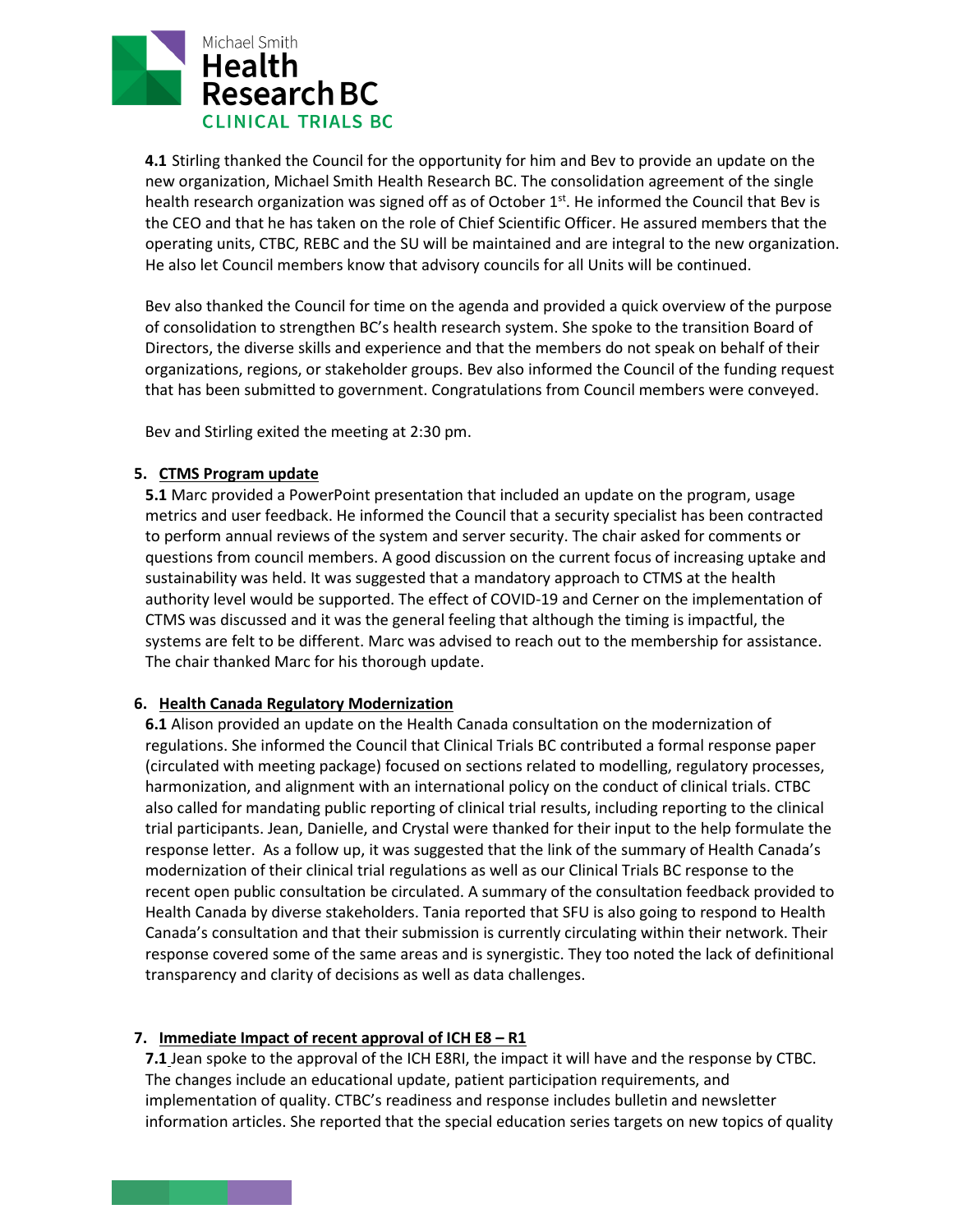

and patient engagement, patient engagement in clinical trials community of practice, quality leadership training course and quality management system program. Jean invited Council members to the November 3 lunch hour talk synopsis. The chair thanked Jean for her update.

#### **8. Clinical Trials BC Service Awards 2021/22**

**8.1** Jean talked to the 2021/22 upcoming Clinical Trials BC Leadership and Service Awards as well as the nominations and review process. The call for nominations will be sent out in the next few weeks with a closing date of January 16, 2022. Jean is looking for volunteers for the review process in the form of two reviewers and two seconders for the Nominations and Selection Committee taking place February/March 2022. The commitment would include review meetings scheduled for March 3 and 10 for approximately 2.5 hours. The awards presentation is to take place on May 20, 2022 – International Clinical Trials Day. If interested in volunteering for this, please contact Jean directly.

# **9**. **REACH BC Marketing and Evaluation Plans**

**9.1** Stef and Aisling reviewed the goals of REACH BC and provided a PowerPoint presentation that included a marketing strategy to promote awareness of the platform and to drive traffic to the website. The importance of outcomes and evaluation as a measure of success was emphasized and the evaluation timeline was reviewed. A good discussion was held and feedback from Council was sought on the communications and marketing strategy. Specifically, the Council was asked if they had any other ideas for measuring impact and any other key metrics, they would be interested the in. Recommendations that came forward included the start of an education roll out plan, the placement of posters at practitioner offices, as well as pharmacies and to talk to nurse practitioners. The chair thanked Stef and Aisling for their comprehensive presentation.

# **10. Biostatisticians for CTs – building capacity in BC**

**10.1** Gavin brought forward for discussion the issue of the need more for biostatisticians in BC for clinical trials. He noted the shortfall in our landscape, the role to growing capacity, to make linkages, and the need for consolidated services to be built into grant application. It was suggested that we take stock of what we have but that there are other pieces missing including monitors, submissions, and regulatory specialists. It was proposed that the SPOR SU methodology group provide an update and/or asset map development. Wendy advised the Council members that LSBC is working on a labor market survey for the province and that she would include Alison going forward. Discussion centered around the potential to look at skills needed in the future and any gaps that would need to be filled. Wendy added that broad governance oversight over the project and inclusion of post-secondary institutions is intended. Expanding training for graduate students and traditional degrees was also brought forward. The Sitel Group, statistician was mentioned for consulting services. The chair suggested that this be kept as a future agenda item.

# **11. 3CTN Conference – themes**

**11.1** Gavin talked of the key themes and take-aways of the 3CTN conference he recently attended virtually. He noted that CTBC is already looking at how to enable decentralized and remote trials/hybrid trials but wondered what else we should be thinking about with regards to conduct of clinical trials and patient engagement. He advised the Council that the Canadian remote access framework for Clinical Trials (CRAFT) initiative from 3CTN helps to enable clinical trials participants for patients who live far from the healthcare site where the trial is primarily offered and that with the development and implementation of CRAFT, the Network aims to provide equitable access to clinical trials for all Canadians, regardless of their location. The chair also brought forward questions